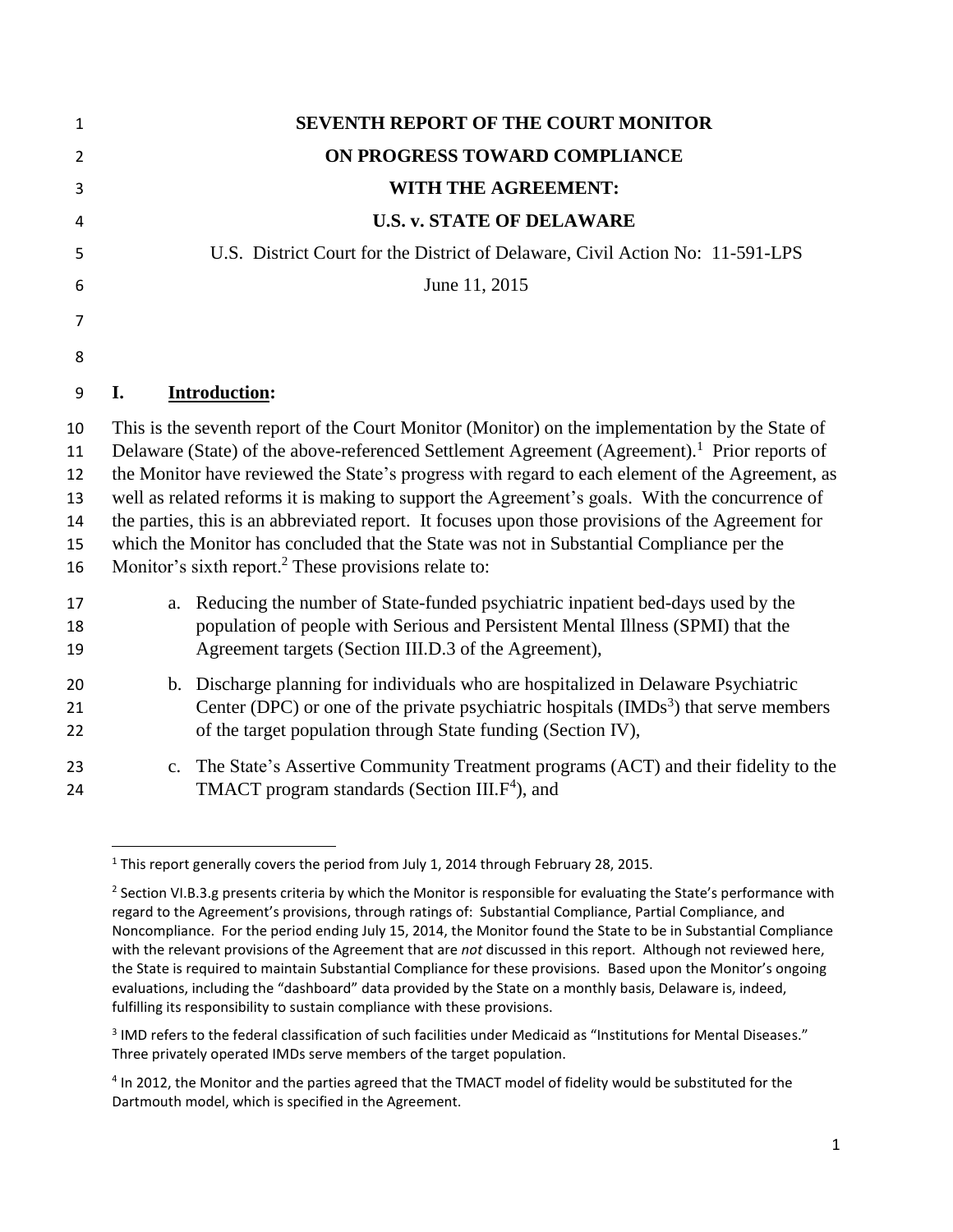d. The State's risk management program, which is intended to reduce the risk of harm to individuals covered by the Agreement (Section V.B).

 In addition to these four provisions, this report also presents an update on the State's efforts to increase the number of individuals who receive supported employment services (per Section III.J) and who ultimately secure jobs in the mainstream workforce. The State has been in Substantial Compliance with respect to providing the supported employment services required by this provision of the Agreement, however, the Agreement has no specific targets for the actual employment outcomes of these services. As was referenced in prior reports of the Monitor, the Governor has made employment of Delawareans with disabilities a priority of his administration. Furthermore, employment of people with disabilities in the mainstream of their communities is one essential goal of the Americans with Disabilities Act (ADA), upon which the Agreement is substantially based. For these reasons, an update on the State's success in securing jobs for members of the target population is included in this report.

- 
- 

# **II. Review of Delaware's Status with Respect to Specific Provisions of the Agreement:**

**A. Annual Inpatient Bed-Days Used & Discharge Planning**

 Reducing psychiatric hospitalizations among the target population is an important benchmark contained in the Agreement in that it reflects the collective impact of the various community- based services and supports that the Agreement requires. At the time the last Monitor's report was written, the State had not demonstrated the overall reduction in annual state-funded bed-days as is required in Section III.D.3; it was found to be in Partial Compliance with this provision. Based upon data provided by the State at that time, Delaware had achieved significant reductions in bed-days for individuals receiving long-term care services at DPC, and more modest reductions in acute inpatient care—which is what this provision of the Agreement specifically references—for those individuals whose services were managed by the Division of Substance Abuse and Mental Health (DSAMH). However, for those individuals whose care was under 53 management of the Division of Medicaid and Medical Assistance (DMMA)<sup>5</sup> and the private Managed Care Organizations (MCOs) with which it contracts, the number of acute bed-days used had actually increased, relative to the "base year" of 2011.<sup>6</sup> 

Figure-1 presents updates on the cumulative number of state-funded hospital bed-days used by

the target population this fiscal year with respect to the 30% and 50% reduction targets [relative

58 to the baseline of the State's fiscal year (FY) 2011] required by the Agreement.<sup>7</sup> The data

 $\overline{a}$ 

Both DSAMH and DMMA are divisions of the State's Department of Health and Social Services (DHSS).

<sup>&</sup>lt;sup>6</sup> It is noted that the State has improved its monthly reporting of Medicaid-funded bed-days since the Monitor's last report. The State's Bed-Day Reporting Memorandum, dated February 3, 2015, describes its corrective actions.

Agreement, Sections III.D.3-4.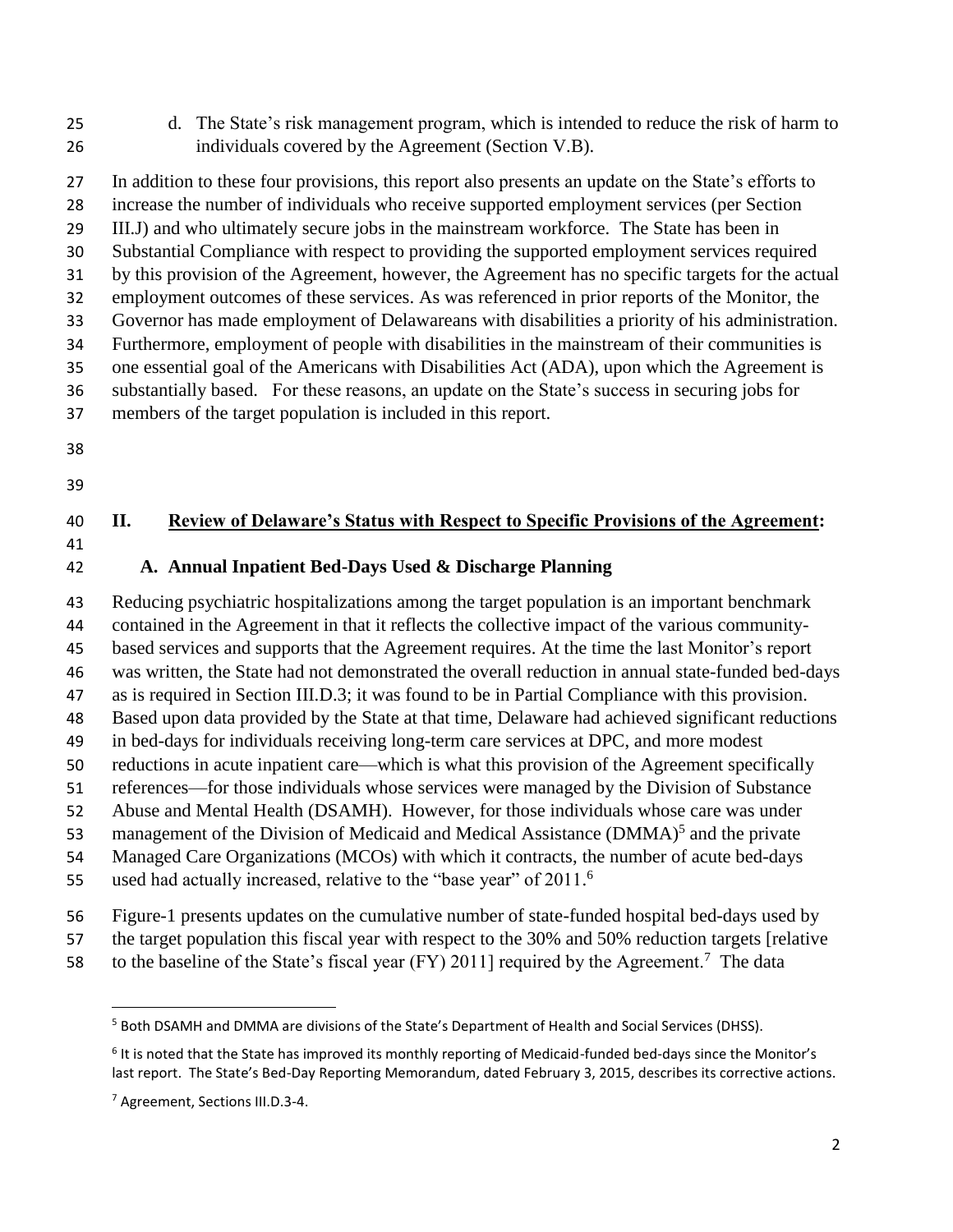- 59 represent the period from July, 2014 through February, 2015, and the reduction targets represent
- 60 where the State's overall bed-days are required to be as of June 30 in 2014 and 2016. Figure-1
- 61 includes the State's total bed-day use for the target population ("Overall"), as well as cumulative
- 62 data for the three components that are comprised by the overall total. The DPC total reflects
- 63 bed-days for acute, intermediate, and long-term hospital care within that State-operated facility.
- 64 The IMD data for DSAMH and Medicaid are only for acute-care that is provided within those
- 65 privately-operated settings.

66 Relative to the base year, the State projects an overall reduction in hospital bed-days of 21.0% at

- 67 the end of this fiscal year (this projection is represented by the dashed portion of the "Overall"
- 68 line in the graph). In other words, its expected bed use for this fiscal year will exceed the 2014
- 69 reduction goal (Section III.D.3). This projection contemplates continued lower numbers of long-
- 70 term care days at DPC, as well as reductions in acute care managed through DSAMH at DPC
- 71 and the IMDs.





73

- 74
- 75 Figure-2 presents the State's projections of bed-day use for acute-care this fiscal year, based 76 upon current trends.<sup>8</sup> As is reflected in these data, overwhelmingly, the acute inpatient care
- 77 provided to the target population is managed through DMMA; the State projects a 25.9%

 $\overline{\phantom{a}}$ <sup>8</sup> Sections III.D.3-4 of the Agreement specifically reference acute inpatient settings.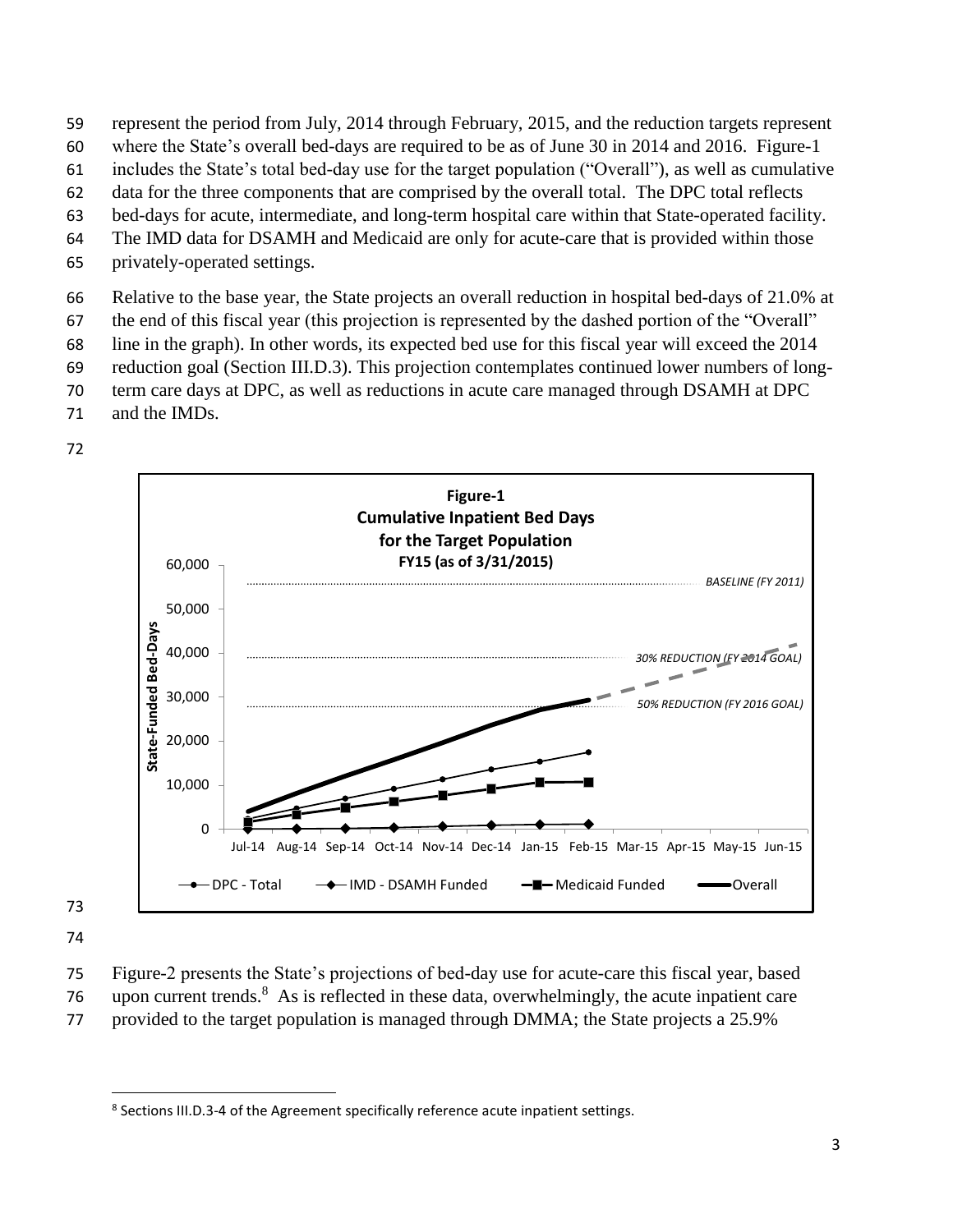- 78 increase in hospital bed days for this group relative to FY 2011, which is clearly inconsistent
- 79 with the Agreement's targets.
- 80 In interpreting this projection, however, there are some important additional factors to consider.
- 81 The data presented in Figure-2 from July through December, 2014 essentially represent
- 82 management of inpatient care as it has taken place since the Agreement took effect. Beginning
- 83 in January, 2015 some significant changes began to occur. Inpatient psychiatric care for
- 84 DSAMH clients who have Medicaid coverage was no longer "carved out" of the State's
- 85 Medicaid managed care program and subject to approval (and reimbursement) through DSAMH.
- 86 Instead, it came to be managed as for other Medicaid recipients, by DMMA through the
- 87 contracted MCOs. For the Medicaid population of people with SPMI not served through
- 88 DSAMH, there were changes as well; annual limits on psychiatric hospital care were no longer
- 89 applied to these individuals.<sup>9</sup> And other changes in the State's Medicaid program will shift
- 90 further responsibility for the management of acute inpatient psychiatric care from DSAMH to
- 91  $DMMA^{10}$
- 92

**Figure-2 Cumulative State-Funded Bed-Days for Acute Care**

|              | Jul-<br>14 | Aug-<br>14 | Sep-<br>14 | Oct-<br>14 | Nov-<br>14 | Dec-<br>14 | Jan-<br>15 | FY<br>Projected<br>Total | Change<br><b>Relative to</b><br><b>Base Year</b> |
|--------------|------------|------------|------------|------------|------------|------------|------------|--------------------------|--------------------------------------------------|
| <b>DSAMH</b> | 142        | 254        | 412        | 650        | 984        | 1254       | 1439       | 2336                     | 40.7% Red.                                       |
| <b>DMMA</b>  | 1645       | 3374       | 4886       | 6268       | 7686       | 9172       | 10,700     | 16.086                   | 25.9% Inc.                                       |

93

 $\overline{a}$ 

94 These developments do not mean that management of inpatient psychiatric care for the

- 95 Agreement's target population became the sole responsibility of DMMA and the MCOs. As is
- 96 explained in the next section, the State is in the process of implementing some significant
- 97 reforms in how Medicaid-funded services for individuals with SPMI are managed. These
- 98 measures should result in more consistent involvement of DSAMH in the coordination of care to
- 99 individuals whose care is managed through DMMA, and they should improve the process for
- 100 ensuring that individuals in need of specialized services and housing—both of which can reduce
- 101 the risk of hospitalization—are appropriately referred to DSAMH. As a consequence of these
- 102 multiple changes, there will likely be significant revisions in the number of bed-days used for
- 103 acute care by the end of this fiscal year.

<sup>&</sup>lt;sup>9</sup> Prior to this, DSAMH assumed responsibility for managing inpatient care when individuals' annual Medicaid benefits for psychiatric hospitalization were exhausted.

 $10$  For instance, greater numbers of heretofore uninsured individuals will qualify for Medicaid and DSAMH will no longer be the funder and manager of their inpatient psychiatric care.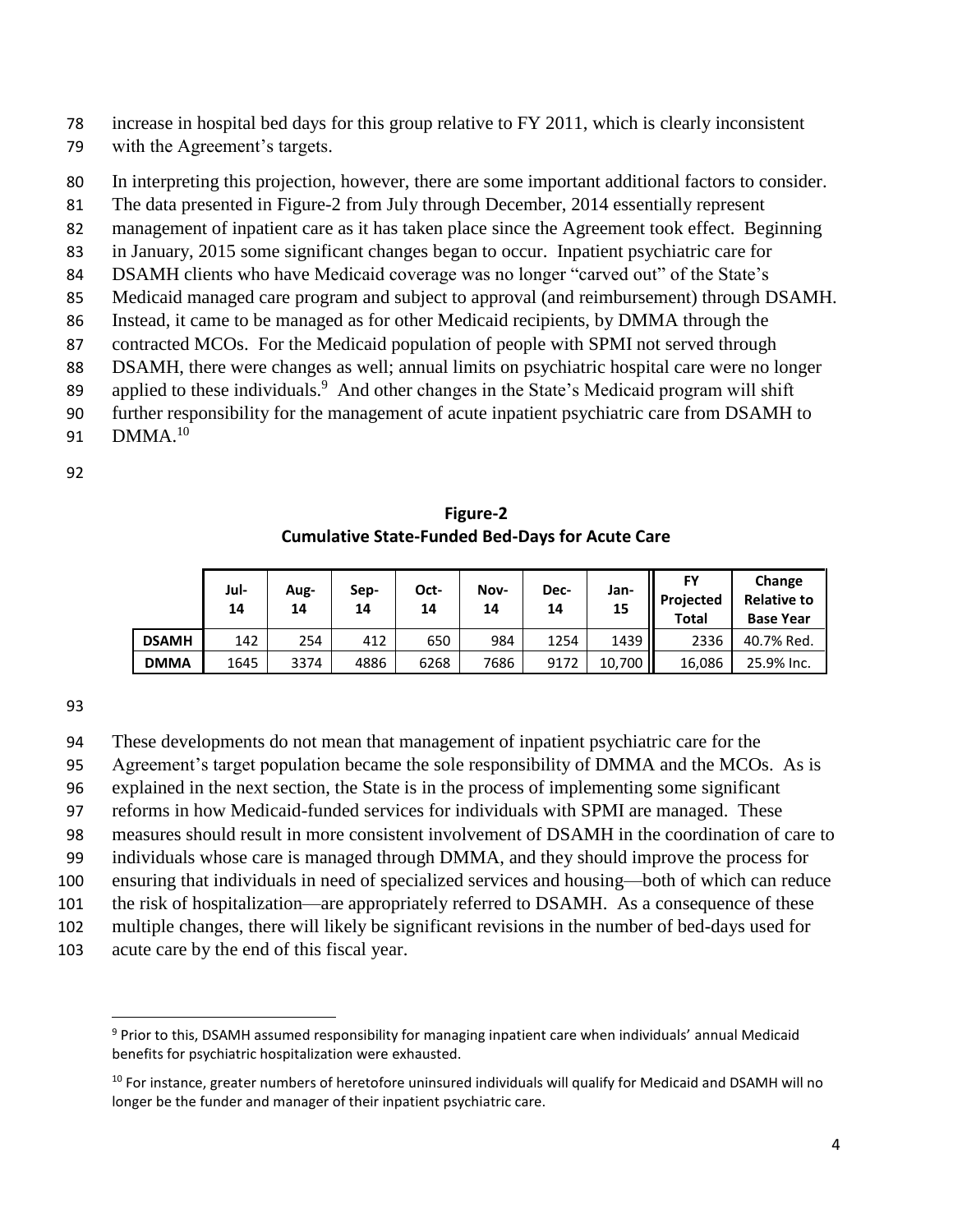## **1. The State's Measures to Reduce Inpatient Psychiatric Bed Days**

 As a general matter, the parties agree that the bed-day reduction targets contained in the Agreement were intended as a proxy measure of the impact of the newly created array of community services upon the target population, particularly with respect to these individuals successfully living stably, integrated within their communities and outside of institutions. These goals are in keeping with the requirements of the ADA. Such a reduction may indicate that members of the target population are being appropriately served in the community in accordance with the ADA. Also important with regard to this provision are individuals' access to specialized services and supportive housing that allow them to live successfully in their communities, and the interrelated issue of discharge planning which should be a pivotal point in 115 connecting people to these services (e.g., Section IV). The Monitor had in the past found that, for individuals whose care is managed through DMMA, the overall process of referring

individuals for DSAMH's specialized services has been vague and not closely overseen by the

State. In addition, discharge planning in the IMDs was found to be poorly coordinated with

community providers.

As was referenced in the last Monitor's report, DSAMH and DMMA have collaboratively

developed a bed-day reduction plan that is intended to not only continue the trend toward

decreased numbers of long-term care bed-days at DPC, but also impact the acute-care bed-days

used. This plan incorporates a variety of approaches, including such elements as: PROMISE, an

124 amendment to State's Medicaid waiver;<sup>11</sup> new collaborative agreements involving, variously,

DMMA, DSAMH, the MCOs, and the IMDs; Medicaid funding for detoxification services in

IMDs for individuals whose acute needs relate to substance use; and replication of the successful

- Recovery Resource Center (a crisis walk-in center serving southern Delaware) in New Castle
- County.

 $\overline{\phantom{a}}$ 

Since the last report, progress has continued in this overall effort. The State has provided

- additional information about the new collaborative agreements, which include measures intended
- to address many of the problems cited in past Monitor reports that may underlie the increasing
- rates of hospital use. These measures should improve coordination among these entities prior to
- and following hospital admissions and improve discharge planning. In addition, they should
- help ensure that all members of the target population—particularly the sizable population of
- people with SPMI who are not served through DSAMH—are appropriately afforded access to
- the housing and specialized services that were created pursuant to the Agreement. This has been
- referenced in several previous Monitor reports. Some of the State's corrective measures have
- been implemented only recently, and others are still pending. Thus, their effects would not be
- expected to be fully seen in the bed-use data reported above. But, if implemented as planned, the

 Through PROMISE, Medicaid now covers an array of new services relevant to the Agreement and its target population, including: Care Management, Individual Employment Supports, Short-Term Small Group Supported Employment, Financial Coaching, Benefits Counseling, Peer support, Non-Medical Transportation, Psychosocial Rehabilitation, Respite, Independent Activities of Daily Living/Chore Services, Personal Care, and Community Transition Services.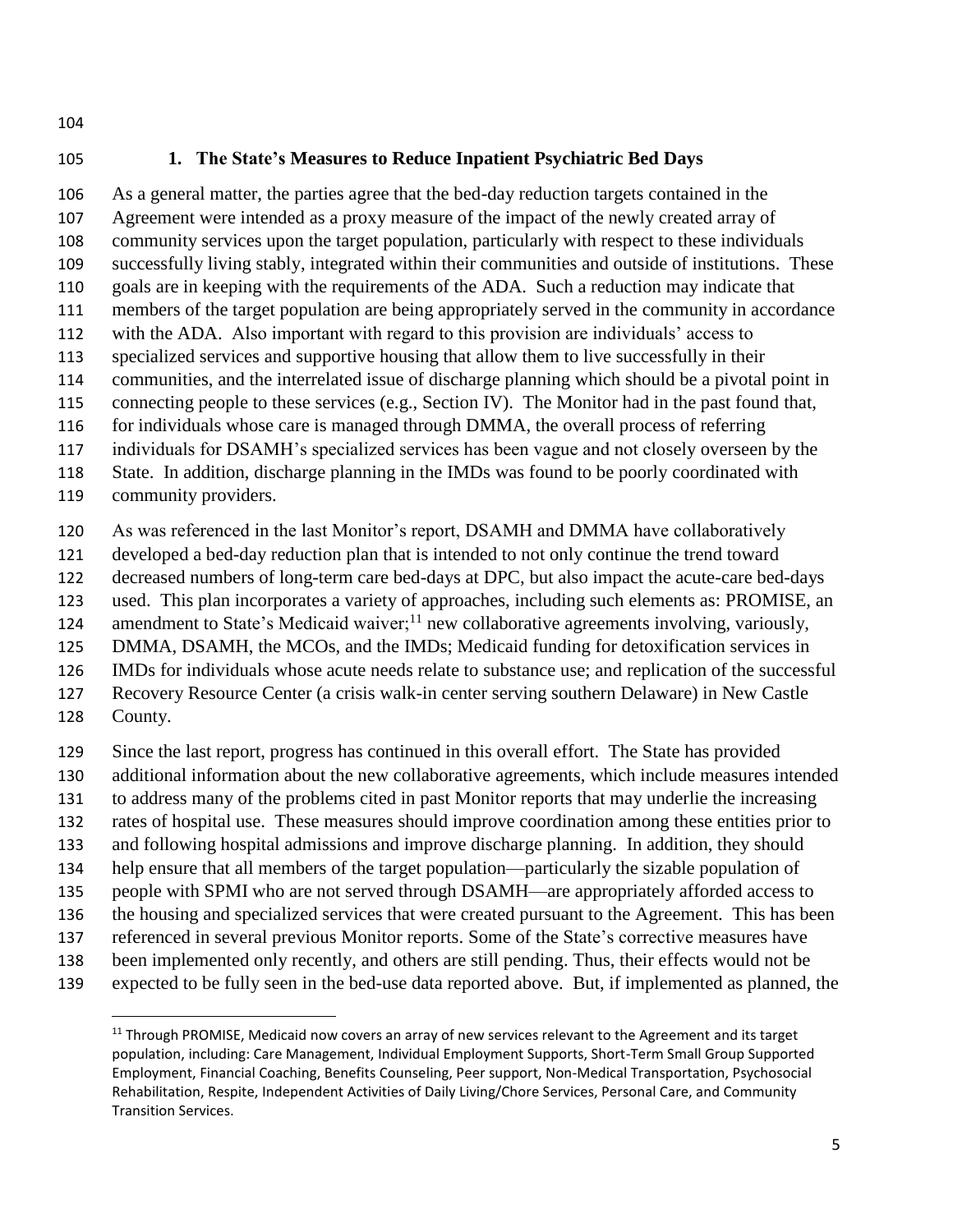- 140 new agreements and revisions in operational protocols should have a favorable impact in
- 141 reducing the annual bed-day numbers.
- 142 The new contracts and collaborative agreements with the MCOs and with the IMDs provide a 143 structure to significantly improve matters. For instance:

| 144 | Contracts between the State and the IMDs:                                                   |
|-----|---------------------------------------------------------------------------------------------|
| 145 | Embed principles of community integration, mainstream employment, informed                  |
| 146 | personal choice, and involvement of peer supports-all of which reflect the                  |
| 147 | requirements of the ADA and the Agreement. <sup>12</sup>                                    |
| 148 | Specifically reference the Agreement <sup>13</sup> and require IMDs to comply with its      |
| 149 | requirements relating to timely involvement by a community provider upon                    |
| 150 | hospital admission (Section IV of the Agreement). <sup>14</sup>                             |
| 151 | Contracts between the State and the MCOs:                                                   |
| 152 | Require a collaborative protocol involving the MCO and DSAMH to ensure that                 |
| 153 | individuals are being appropriately referred to PROMISE (The PROMISE                        |
| 154 | program comprises the array of specialized services provided through DSAMH,                 |
| 155 | most of which are directly or indirectly required under the Agreement.). <sup>15</sup>      |
| 156 | Require that, with respect to involuntary inpatient or outpatient treatment,                |
| 157 | comprehensive discharge and crisis plans are developed including, as appropriate,           |
| 158 | referrals for PROMISE services. <sup>16</sup>                                               |
| 159 | Require MCOs to actively assist in discharge planning for individuals receiving             |
| 160 | institutional care. <sup>17</sup>                                                           |
| 161 | Indicate that DSAMH has primary responsibility for developing and monitoring                |
| 162 | care provided under the PROMISE program and that MCOs have responsibility                   |
| 163 | for service coordination, <sup>18</sup> and require DSAMH and the MCOs to devise protocols  |
| 164 | for collaboration to effectively carry out these functions. <sup>19</sup>                   |
| 165 | Require MCOs to work with DSAMH to devise collaborative strategies to achieve               |
| 166 | the bed-use reductions required in the Agreement, <sup>20</sup> including in the process of |

 $\overline{\phantom{a}}$ 

<sup>19</sup> *Ibid.,* Section 3.8.9.10.3.

<sup>&</sup>lt;sup>12</sup> Contract for Involuntary Patient Psychiatric Services between DHSS/DSAMH and IMDs, Appendix A-1 (e.g., Contract #j 021508).

<sup>13</sup> *Ibid*., Appendix B-4, p.1.

<sup>14</sup> *Ibid.*, Appendix B, p.2.

<sup>15</sup> MCO Final Contract, 2015, Section 3.8.4.1.

<sup>16</sup> *Ibid.,* Section 3.4.6.9.4.

<sup>17</sup> *Ibid.,* Section 3.8.4.2.3.

<sup>18</sup> *Ibid.,* Section 3.8.9.10.1.1.

<sup>20</sup> *Ibid.,* Section 3.12.4.1.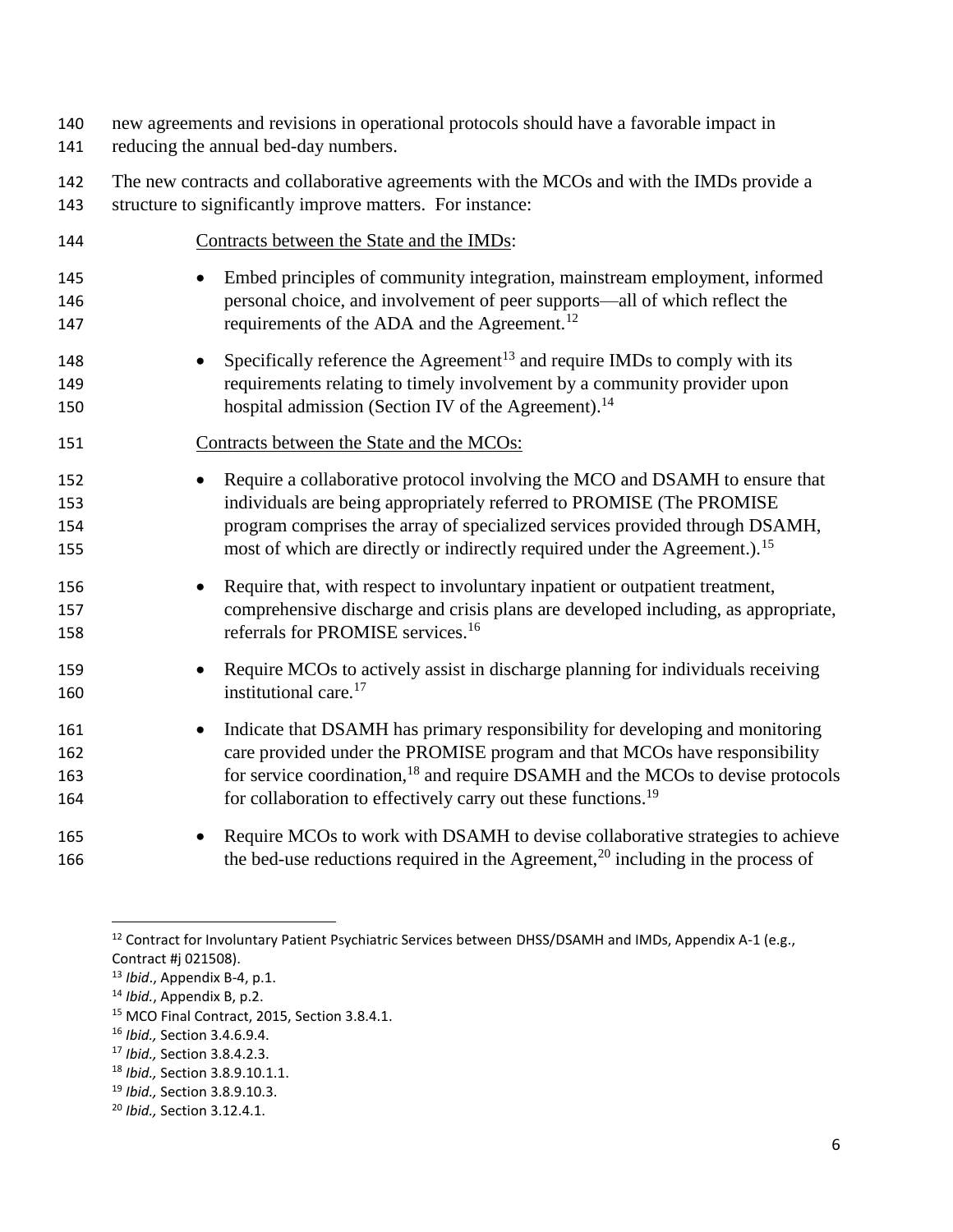admission to an IMD, in utilization review during the hospital stay, and in 168 discharge planning.<sup>21</sup>

 At this juncture, the State's contracts with the IMDs are in effect and operational. DSAMH, DMMA and the MCOs are having regular meetings to discuss implementation of the State's contracts with the MCOs, and DSAMH and DMMA are having regular interdivisional agreements to discuss related matters. The State is finalizing the specifics about procedures relating the new agreements, how it will oversee these processes, and how it will report progress relevant to the Agreement as a part of the Monitor's monthly dashboard. As was explained earlier, elements such as these are critical in augmenting the inpatient bed-use numbers to demonstrate the State's status with respect to Section III.D and other provisions of the Agreement.

- 
- 

#### **2. Referrals for Specialized Mental Health Services & Supported Housing**

 As was referenced earlier, the Monitor has found significant problems in the State's processes to ensure that individuals covered by the Agreement are being appropriately referred to DSAMH for the specialized services and housing that are not otherwise available to them.<sup>22</sup> While such referrals may be made at any time, they are particularly relevant as a part of discharge planning following an acute hospitalization, and they should be part of a seamless transition from the hospital to the community service system. The Monitor's last report noted that the State has identified 454 individuals whose care is managed through DMMA and who, based upon their psychiatric diagnoses and a history of repeated hospitalizations in IMDs, likely should have been referred for intensive services such as ACT, Peer Services, and Supported Housing. Because these referrals were not made in a timely way (i.e., at the point of hospital discharge), beginning in September, 2014, the State launched an intensive effort to connect with these individuals and to work through this backlog of referrals. Unfortunately, due to the time that elapsed between the hospitalizations and this referral initiative, significant numbers of these individuals cannot now be located. As of the beginning of March 2015, the State attempted to connect—by phone or in person—to 185 people on the list of 454, beginning with those who ostensibly have the greatest need.<sup>23</sup> Notwithstanding DSAMH's intensive outreach efforts, the State has not been able to locate 44.3% of this group due to inaccurate contact information. An additional 13% refused the offer of services. And only 22 of the 185 (11.8%) are being successfully engaged in services.

In order to get a sense of the individuals who were not being successfully engaged, the Monitor

reviewed records at one of the IMDs of 11 individuals whom the State had not been able to

locate. Each these individuals had in excess of 3 psychiatric hospitalizations during a two-year

period ending in July, 2014. All told, they accounted for at least 45 admissions to this one

 $\overline{a}$ 

*Ibid.,* Section 3.12.4.1.4, Section 3.10.2.1.58.

<sup>&</sup>lt;sup>22</sup> Most of these services, other than housing, will be covered through the new PROMISE program, which also entails referral to DSAMH.

<sup>&</sup>lt;sup>23</sup> Based upon the number of recent hospitalizations.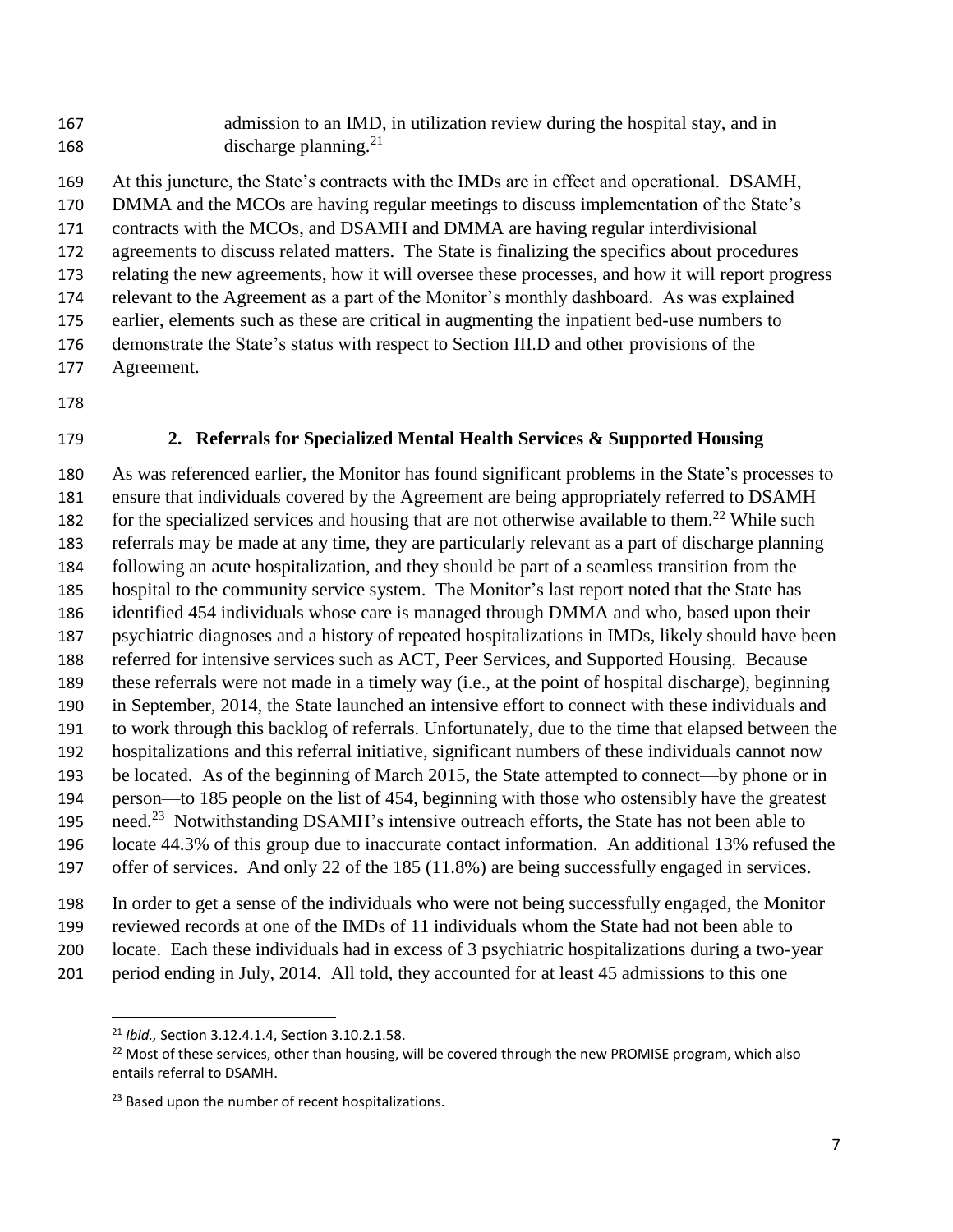hospital alone during this period. Their records indicated significant problems that strongly

- suggest a need for ACT or other intensive services provided through DSAMH. Most were
- repeatedly admitted due to suicidality. At least 6 of the 11 individuals were repeatedly admitted
- and identified as homeless, without being referred for the supported housing available through
- DSAMH. At least one individual was repeatedly admitted and discharged back to a living
- arrangement that was reported to be exploitive.

As the State continues its efforts to reconnect with such high-risk individuals, moving forward,

its new collaborative arrangements involving the MCOs, DSAMH, and the IMDs should ensure

- a much more systematic approach to referring at-risk individuals with SPMI to ACT, supportive housing, and other specialized services. Nevertheless, the intensity of the issues identified in the
- records review speaks to the importance of the State vigorously continuing its efforts to
- reconnect with them and offer needed services. DMMA has indicated that, by the end of April, it
- will provide the MCOs with the names of their beneficiaries who are among the 454 prioritized
- 215 for review by DSAMH.<sup>24</sup>

 $\overline{a}$ 

The State is now working with the Monitor to establish monthly dashboard measures relating to

the new agreements discussed above, including their impact in ensuring that individuals are

appropriately connected with the services and housing required by the Agreement. One such

 measure will be the number of individuals newly referred to DSAMH for services (this number will ultimately include referrals for the new PROMISE program). To this end, the State has

compiled baseline data reflecting new referrals to DSAMH's Eligibility and Enrollment Unit

(EEU) since January, 2014; these data can be compared with referral patterns after the new

initiatives are operational. For the calendar year 2014, the monthly average number of such

referrals was 19.1. January, 2015, when several new components of the State's collaborative

agreements began to go into effect, already showed an increase, with 29 new referrals for that

month. The State will continue to provide monthly data relating to EEU referrals, as well as

227 other new dashboard indicators in order to monitor progress relating to this important measure

and to help detect problems in implementation as they may arise.

In addition, to better identify members of the target population who are homeless or are living in

unstable or inappropriate housing, the State is now requiring that IMDs complete a housing

assessment form for all admitted Medicaid clients with SPMI; heretofore, this form had been

used only for DSAMH-funded clients and there was no systematic means of evaluating the

233 housing status of other members of the target population.<sup>25</sup> This measure should significantly

- assist the State in capturing housing information relevant to members of the target population
- served through MCOs who, as exemplified in the cases referenced above, may be appropriate for
- 236 the supported housing created pursuant to the Agreement. The State is taking additional steps to

<sup>&</sup>lt;sup>24</sup> This process was delayed somewhat because, as of January 1, 2015, there were changes among the MCOs working under contract with the State and not all individuals affected had yet expressed their choices as to which MCO they preferred to manage their Medicaid benefit.

<sup>&</sup>lt;sup>25</sup> This form was developed to facilitate the State's compliance with Sections II.B.2.f, II.E, and III.I.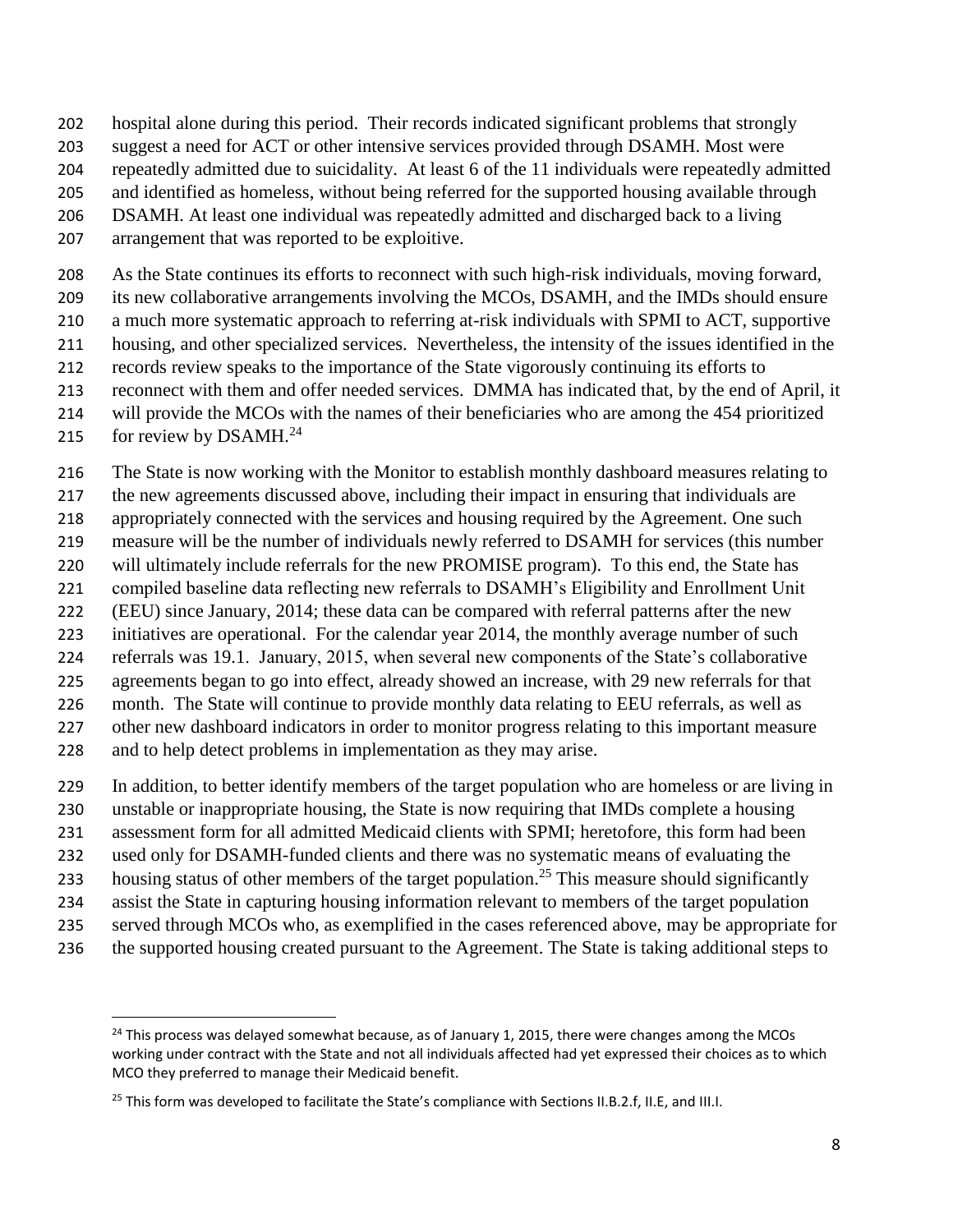identify members of the target population who are homeless through consultation with

Delaware's Homeless Planning Council.

## Recommendation:

| 240 | • The State's list of individuals whose care is managed through MCOs and who are   |
|-----|------------------------------------------------------------------------------------|
| 241 | considered to be at elevated risk of hospitalization or other adverse outcomes has |
| 242 | not been updated since July, 2014. Although there are measures in various phases   |
| 243 | of implementation that should improve the referral of such individuals to          |
| 244 | DSAMH (or the new PROMISE program), it is recommended that the State               |
| 245 | update this list and include newly identified individuals in its outreach efforts  |
| 246 | until the improved processes for collaboration and coordination are fully          |
| 247 | functional.                                                                        |

 

## **B. Assertive Community Treatment**

ACT is an essential community-based service for many individuals who have SPMI—

particularly those who have histories of adverse outcomes such as repeated hospitalizations,

criminal justice contact, and homelessness. Properly implemented, ACT programs provide

flexible clinical and psychosocial services outside of office settings and, instead, in the home,

work, and other community environments where individuals spend their days. In this way, ACT

 teams gain a first-hand understanding of the individual's success and challenges in meeting the demands of community life, and when issues arise, they can tailor interventions accordingly.

Section III.F of the Agreement requires the State to have a total of 11 ACT teams operational by

September 1, 2015. As has been discussed in prior reports by the Monitor, the State has

exceeded the number of ACT teams required and, in fact, at the end of 2013 it had already met

261 its 2015 goal. It also upgraded most of its Intensive Case Management teams  $(ICM)^{26}$  to the

262 ACT model in order to more appropriately meet the needs of the individuals who were being served through those teams. The parties have recognized that the conversion of ICM teams to

ACT teams actually represents more intensive community services than are required by Section

III.G for ICM clients. Thus they agreed that, as long as the number of individuals being served

was not reduced as a result of this upgrade and as long as the ACT fidelity standards were met,

267 the State's compliance with the Agreement's requirements regarding ICM teams would not be

negatively affected.

 $\overline{\phantom{a}}$ 

- Figure-3 reconciles the numbers of teams and individuals being served before the conversion
- (December, 2013) with current data from March, 2015 (following the conversion). It shows that
- the State continues to exceed the upcoming September, 2015 requirements and that the total

<sup>&</sup>lt;sup>26</sup> ICM teams are required in Section III.G of the Agreement.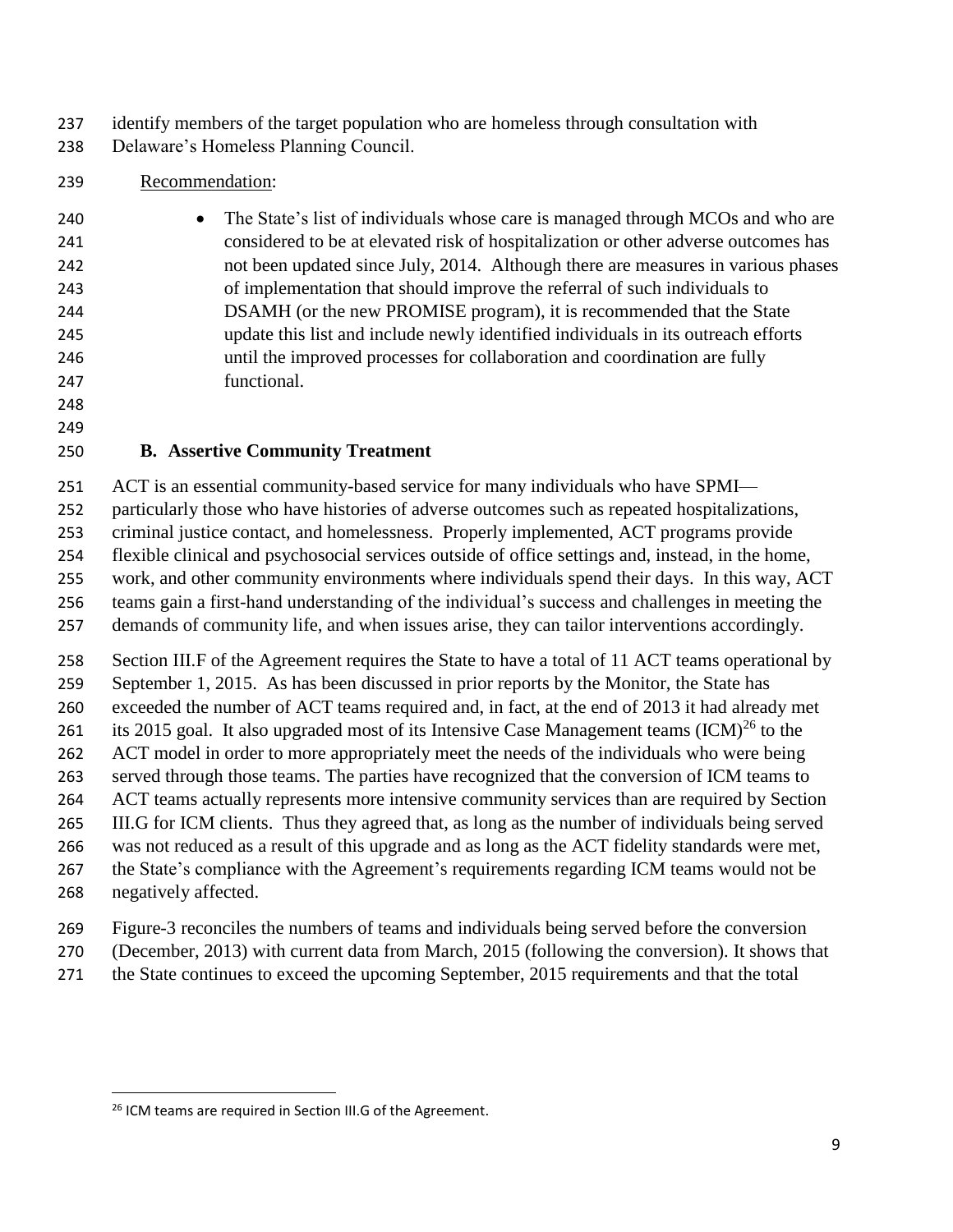number of individuals served by ACT and ICM following the conversion has increased by about

273  $10\%$ <sup>27</sup>

|                      |                 | Dec, 2013 | Sep, 2015       | Mar, 2015 |  |
|----------------------|-----------------|-----------|-----------------|-----------|--|
|                      | <b>Required</b> | Actual    | <b>Required</b> | Actual    |  |
| <b>ACT Teams</b>     | $q^{28}$        | 11        | 1129            | 16        |  |
| <b>ICM Teams</b>     | $4^{30}$        |           | 431             |           |  |
| <b>Total Clients</b> |                 | 1,587     |                 | 1,751     |  |

### **Figure-3 ACT and ICM Services Prior-To and Following ICM Conversions**

The Agreement specifically requires the State to operate its ACT programs in conformance to

standardized fidelity measures. Figure-4 presents comparisons of ten of the ACT teams' overall

scores according to the TMACT model which the State uses.<sup>32</sup> The remaining teams which are

not represented in Figure-4 are in various stages of preliminary assessment, so scores were not

yet available. Following a start-up period when preliminary assessments and consultations by

the State's experts are provided, ACT teams are evaluated at least annually. For teams that have

been operational long enough to have more than annual assessment, trending of their

performance according to TMACT is included in Figure-4.

When teams are evaluated, DSAMH generates detailed reports of findings, including

recommendations for improvement or requirements for corrective action plans. It subsequently

monitors teams' efforts to comply with such plans and, as indicated, provides technical

assistance in furtherance of these efforts. As is reflected in the above chart, some ACT teams

have improved in their scores over time, others have scored more poorly, and some have stayed

fairly consistent. Such variance is common within State systems, influenced in part by factors

including staff turnover, vacancies, level of experience and provider management.

Notwithstanding the State's assistance, some teams have not performed adequately during the

course of the Agreement's implementation; there have been instances where DSAMH has

terminated ACT contracts and reformulated teams under the auspices of different provider

organizations. While such events are unfortunate (and certainly not reflective of most ACT

teams that were developed pursuant to the Agreement), they do demonstrate that DSAMH is

actively monitoring and holding providers accountable for the quality of services being provided.

 $\overline{\phantom{a}}$ 

<sup>&</sup>lt;sup>27</sup> It is standard that ACT teams each serve about 100 individuals, so the required 11 teams should serve a total of 1,100 people. There are no such general standards for ICM; the Agreement specifies minimum staff-to-client ratios for ICM, but not a specific number of clients to be served.

<sup>&</sup>lt;sup>28</sup> Agreement, Section III.F.3

<sup>&</sup>lt;sup>29</sup> Agreement, Section III.F.4

<sup>&</sup>lt;sup>30</sup> Agreement, Section III.G.2

*Ibid.*

The maximum score that can be achieved is 5.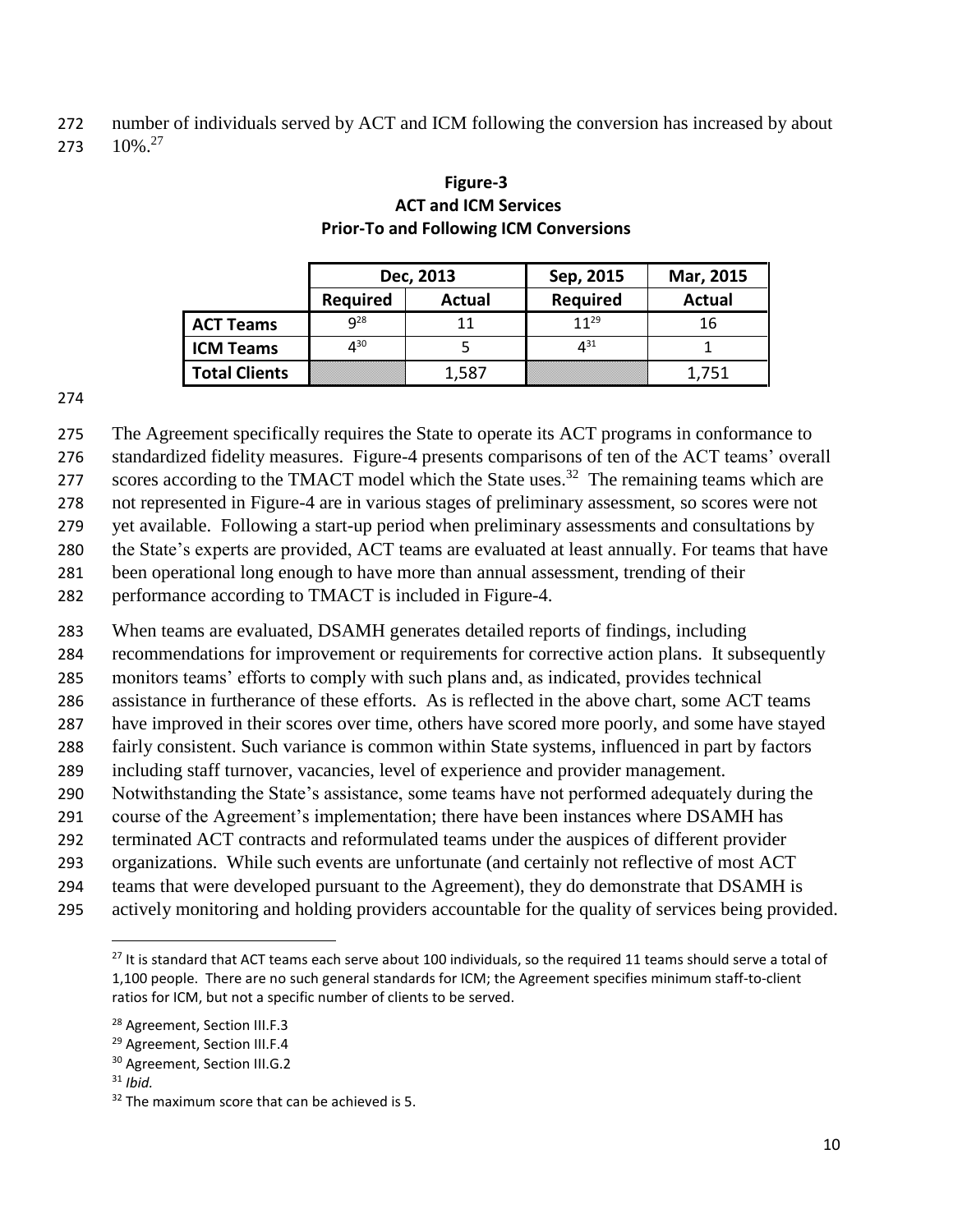296 As the State compiles TMACT data on the ACT teams that are not included in Figure-4, it is

- 297 expected that it will able to demonstrate Substantial Compliance with the Agreement's Sections 298 III.F-G.
- 299 **Figure-4 ACT Team Fidelity Measurements**  $4.5$ **OVERALL TMACT SCORE**  $3.5$  $\overline{\mathbf{3}}$

Oct-13 Sep-14

HORIZON HOLISE

Hope

**Dec-13** 

**HORIZON HOLISE** 

Vision

**Dec-14** 

Nov-13 Dec-14

**RHD ACT I Team** 

Dover (Kent)

Dec-13 Dec-14

CONNECTIONS

Dover

 $Dec-13$ 

 $Oct-14$  $Jan-15$ 

CONNECTIONS I



 Complementing the above fidelity data, prior reports by the Monitor have presented the impressive array of trending data that the State collects to measure positive outcomes (such as employment) and adverse events (such as hospitalizations) among individuals served by ACT teams. In addition, in concert with the University of Pennsylvania, the State is carrying out 305 ongoing comprehensive qualitative assessments of how ACT clients are faring.<sup>33</sup> The State regularly presents these data and consults with the Monitor about its quality control and performance improvement measures relating to ACT.

Oct-14

**Horizon House** 

Pathways

Sep-13

HORIZON HOLISE

Alliance

 $Nov-14$ 

May-14 Apr-15

CONNECTIONS II CONNECTIONS III

308

### 309 **C. Risk Management**

 $2.5$  $\overline{2}$  $1.5$  $\overline{1}$  $0.5$ 

Aug-13 Oct-14

**RHD New Castle** 

Jun-14 Jun-15

310

 The State continues to make progress in its efforts to reduce the risk of harm to members of the target population, both within institutional settings and within the community programs that are required under the Agreement. As has been described in prior reports of the Monitor, the relevant risk management systems within DHSS had been disjointed and significantly defined by where an incident involving harm occurred (for instance, a state-operated facility as opposed to a community setting). It did not promote the identification and remediation of issues that cut across various settings and bureaucratic divisions. The State is moving forward with a major restructuring of its system, with the goals of unifying its reporting and investigations, individual and aggregate reviews of adverse events, and corrective actions—both on a case-level and

l <sup>33</sup> This quality of care research also includes the State's CRISP program, which provides ACT-like services through a capitated funding mechanism designed to encourage flexible use of resources to address clients' needs.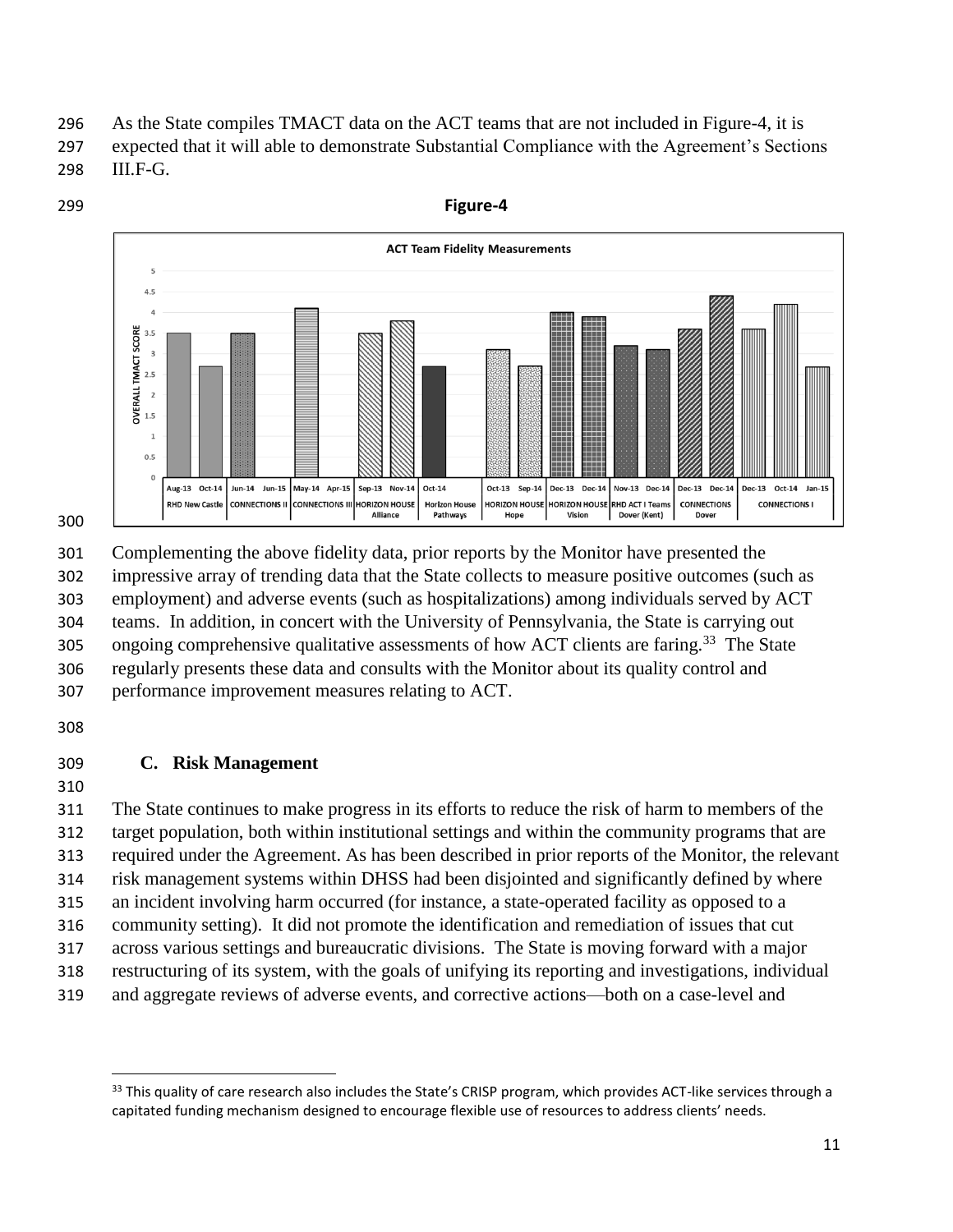systemically. Based upon these plans, the State has been evaluated as being in Partial

Compliance with respect to the requirements of Section V.B of the Agreement.

Revision of the risk-reduction processes affecting the target population is a complex endeavor,

involving multiple levels of staff and provider entities. As such, system redesign, training, and

the development of data systems are involving a significant staff effort. This body of work is

 proceeding according to timeframes established last year; the State is anticipating rolling out major changes in risk management this spring. DSAMH is already conducting intensive

training, both internally and with its contractual providers, relating to its refined risk-reduction

program. This training includes comprehensive sections on the identification of adverse

incidents (such as abuse, neglect, and inappropriate restraint practices); mandatory reporting

requirements for state employees and employees of contractual providers; uniform protocols for

reporting and investigations; staff background checks; and the State's structures for oversight

and review. The risk-reduction requirements covered by the training apply not only to services

currently managed by DSAMH, but to the new PROMISE program, as well.

If this effort continues as anticipated, the State is positioned to vastly improve its risk

management of services to the target population. In the interim, the State is providing the

Monitor with monthly updates, as well as critical incident reports and investigations.

## **D. Supported Employment**

 The requirements of the Agreement harmonize with Governor Markell's priority to promote the employment of Delawareans who have disabilities. This priority has been embraced by DHSS

and the State's Department of Labor (DOL). As has been previously reported by the Monitor,

the State has consistently met or surpassed its annual numeric goals for supported employment,

per Section III.J of the Agreement. These goals relate to the number of individuals within the

target population who receive supported employment services.

DOL's Division of Vocational Rehabilitation (DVR) has a longstanding, close working

relationship with DSAMH. It maintains detailed data about services provided to its clients—

including the substantial proportion who are members of the target population. Because

supported employment entails several levels of service (from application through actual

engagement on a job), for purposes of evaluating the State's compliance with Section III.J, the

parties have agreed to count only those members of the target population who are at least at the

point of having active individualized employment plans in place. The Monitor's last report

noted that the State was meeting its requirements under the Agreement with respect to the

number of people receiving such services, but that about 20% of these individuals were job-

ready but unemployed, and only about 4% were actually employed. Figure-5 presents an update

 for the current fiscal year. Whereas the proportion of people served who are considered job-ready has remained about the same (21.2%) there has been an approximate 400% increase in the

proportion of individuals who are now employed (3.9% in FY 14, as compared with 13.4% in

FY 15).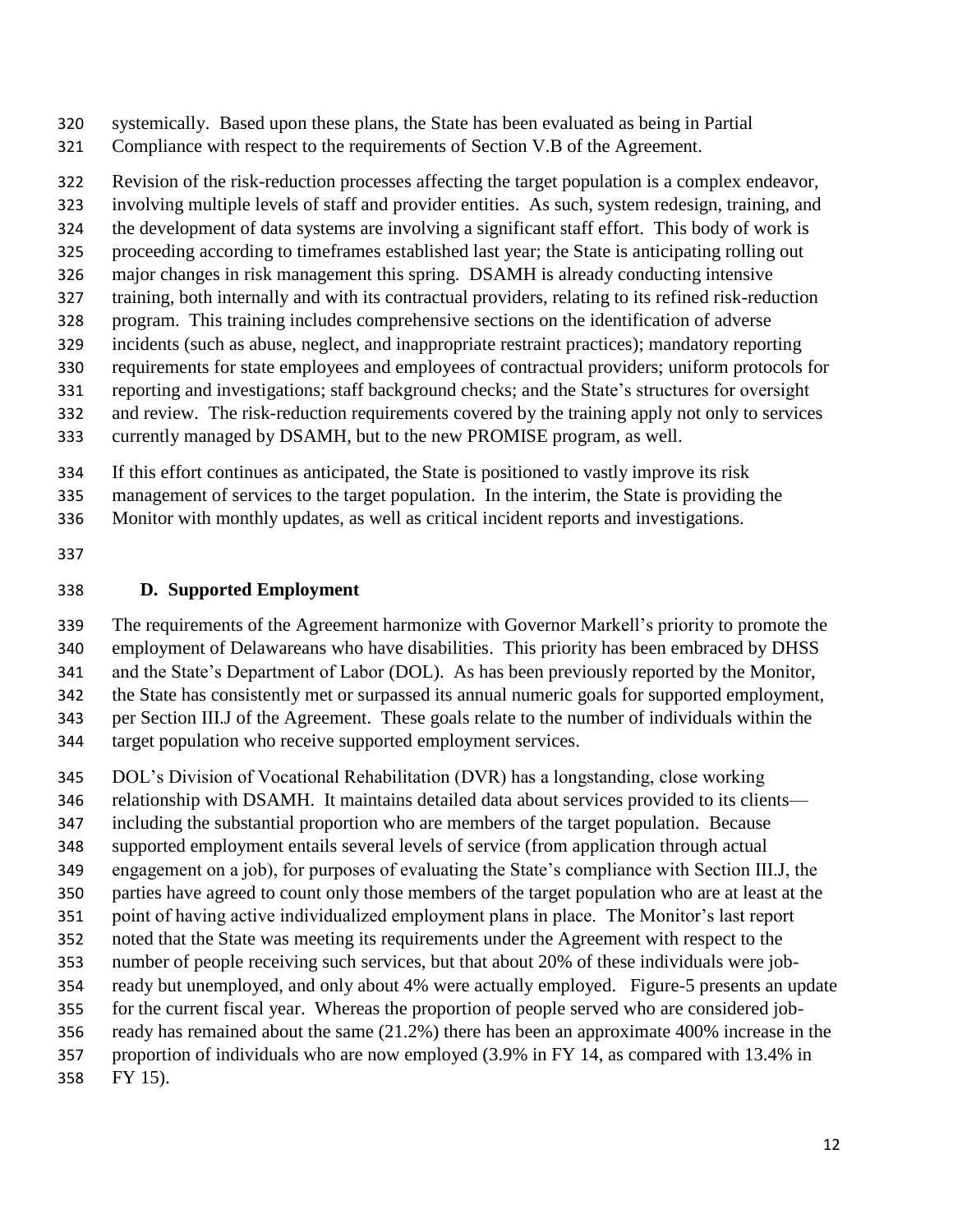

 To further understand the employment status of members of the target population, DSAMH has developed a detailed spreadsheet through which its contractual providers will report such factors as where individuals are employed, at what hourly rate, and for what duration. These data will be incorporated in its monthly dashboard of compliance indicators.

 In addition, the State has been receiving expert technical assistance and the Monitor has discussed providing additional technical assistance resources should the State request them.

### Recommendation:

 As is reflected above, the State is making some significant improvement in moving people with SPMI through the supported employment process and into jobs in the mainstream workforce. While the job market remains competitive, the State has indicated that it could likely achieve even further improvements if additional trained employment specialists were available to work with the targeted population and prospective employers. While the State is in Substantial Compliance with the numerical requirements relating to supported employment servicers, mainstream employment (like mainstream housing) is an outcome that goes to the core of the Agreement's intent. Accordingly, and consistent with the State's priority of promoting the employment of Delawareans who have